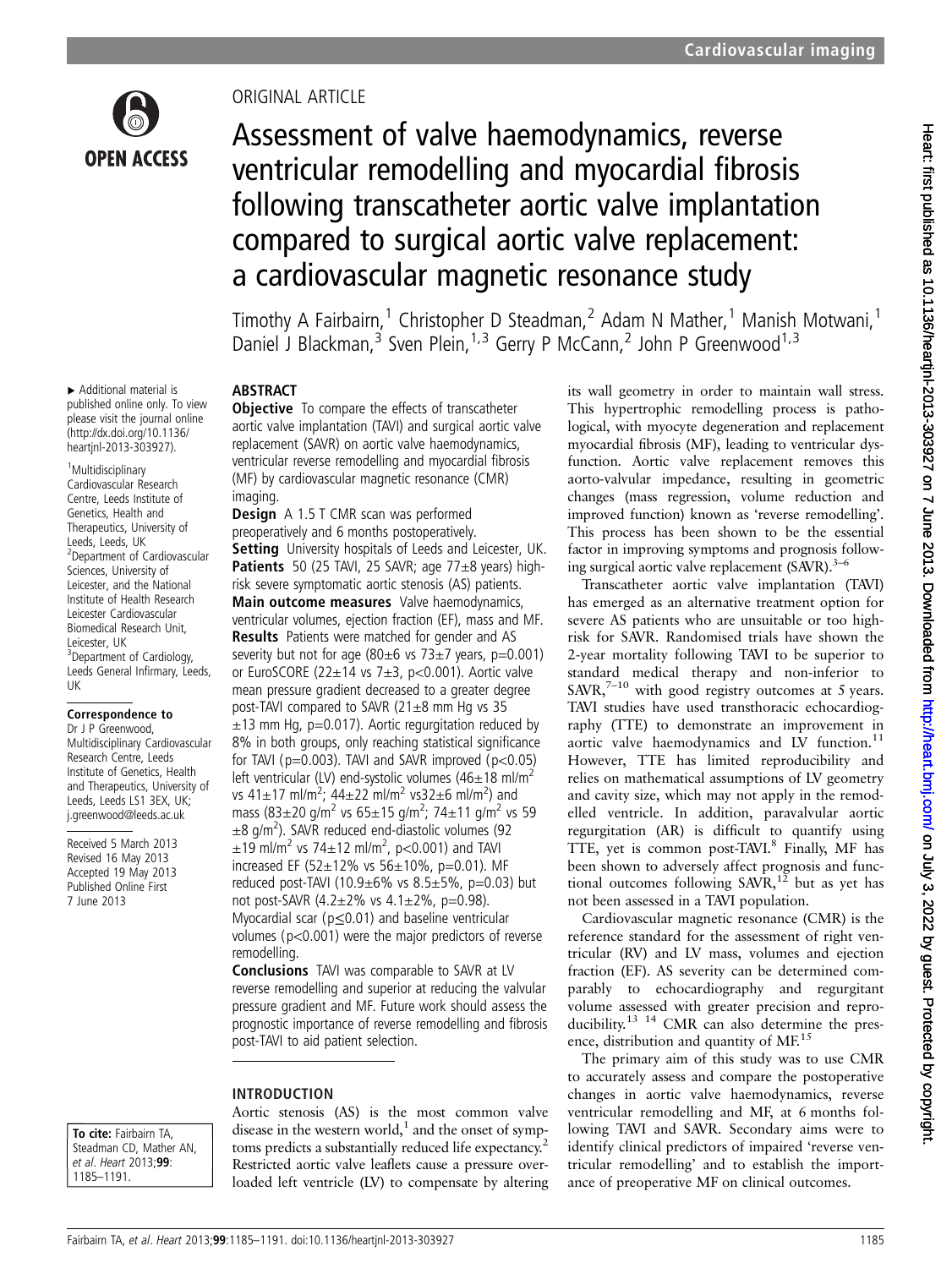#### METHODS

#### Study population

This study prospectively recruited 77 patients with severe AS who were referred for either TAVI ( $n=50$ ) or SAVR ( $n=27$ ) at the University Hospitals of Leeds and Leicester, UK, between July 2008 and December 2010. Severe AS was classified by TTE as an aortic valve area of  $\leq 0.8$  cm<sup>2</sup> or peak velocity >4 m/s. Decision for TAVI was taken by a multidisciplinary heart team in accordance with international guidance (Logistic EuroSCORE >20 or inoperable co-morbidities). Higher-risk (higher EuroSCORE) SAVR patients were recruited so that their baseline demographics were more comparable to the TAVI group. Exclusion criteria included any contraindication to CMR. The study was approved by the institutional ethics committee, complied with the Declaration of Helsinki and all patients provided written informed consent.

## Transcatheter aortic valve implantation

TAVI was performed under general anaesthesia using an 18F CoreValve Revalving system (CVR, Medtronic, Minneapolis, Minnesota, USA) as previously described.<sup>16</sup> A percutaneous femoral route was used when vascular access was suitable. In the presence of significant peripheral vascular disease, a subclavian artery approach was performed.

## Surgical aortic valve replacement

SAVR was performed by standard midline sternotomy with cardiopulmonary bypass and mild hypothermia. Biological or mechanical prostheses of varying sizes were used according to surgical preference. The procedural details of both SAVR and TAVI techniques are reported in online supplementary appendix 1.

## CMR protocol

Identical baseline preoperative and 6-month postoperative scans were performed on the same 1.5 T MRI system (Intera, Phillips Healthcare, Best, Netherlands or Avanto, Siemens Medical Systems, Erlangen, Germany). Multi-slice, multi-phase cine imaging was performed using a standard steady-state free procession pulse sequence in the short axis (8 mm thickness, 0 mm gap, 30 phases, typical field of view (FOV) 340 mm) to cover the entire left and right ventricle. Through-plane velocity encoded (VENC) phase contrast imaging was performed perpendicular to the aortic valve jet at the aortic sinotubular junction (VENC 250–500 cm/s, retrospective gating, slice thickness 6 mm, 40 phases, FOV 340 mm). Late gadolinium enhancement (LGE) imaging (10–12 short axis slices, 10 mm thickness, matrix 240×240, typical FOV 340 mm) was performed following a Look-Locker sequence (inversion time scout), 10 min after the administration of 0.2 mmol/kg of gadoteric acid (Dotarem, Guerbet, Villepinte) or gadolinium-DTPA (Magnevist, Schering, Germany). Identical contrast agent was used at both study time-points.

## CMR analysis

Endocardial and epicardial borders were manually contoured at end-diastole and end-systole to allow the calculation of ventricular volumes (summation of discs methodology) and mass (epicardial volume – endocardial volume multiplied by myocardial density (1.05  $g/cm<sup>3</sup>$ )); values were indexed to body surface area. Geometric remodelling was defined by LV mass/end diastolic volume ratio as previously described.<sup>17</sup> Aortic flow was quantified using cross-sectional phase contrast images with contouring of the aortic lumen to provide a peak forward flow velocity

(m/s), forward flow volume (ml), backward flow volume (ml) for the calculation of trans-valvular pressure gradient (Bernoulli equation) and regurgitant fraction (%). Mitral regurgitant fraction (%) was calculated as (LV stroke volume – aortic stroke volume)/LV stroke volume  $\times$  100. Focal MF and scarring (secondary to infarction) were differentiated, then reported qualitatively as either present or absent. Quantitative assessment was performed by semi-automated signal intensity analysis according to the full width half maximum technique. All analyses were performed using QMass or QFlow (V.7.2, Medis, Leiden, The Netherlands) by two experienced observers, blinded to the clinical details.

## Sample size and statistical analysis

Based on published data, 20 patients per group were required to detect a 10 ml change in LV end-diastolic volume ( LVEDV) or 10 g difference in LV mass regression between the two treatments (90% power and an  $\alpha$  error of 0.05); 30 per group would be sufficient to detect a clinically meaningful 10% absolute difference in aortic peak forward flow velocity or regurgitant fraction (85% power and an α error of 0.05).<sup>18</sup> Data are presented as mean±SD (continuous) or median (IQR). Normality was determined by the Shapiro–Wilks test. Frequencies are reported as number (%). The Student t test and Wilcoxon signed rank test were used for continuous variables, and  $\chi^2$  or Fisher's exact test for categorical comparisons. Changes over time were assessed for differences between the treatment groups and clinical variables by two-way repeated measures analysis of variance (ANOVA). Predictors of functional change were calculated by a stepwise multiple linear regression model with baseline measurements entered as covariate factors. Variables with a univariate  $p < 0.1$  were entered into the multivariable analysis. All statistical analyses were performed using the PASW software package (V.17.0 SPSS, IBM, Chicago, Illinois, USA), with a two-sided significance level of  $p < 0.05$ considered statistically significant.

## RESULTS

Fifty patients (25 TAVI and 25 SAVR) completed both preoperative and 6-month postoperative scans. Reasons for noncompletion of the CMR protocol were varied and are depicted in figure 1. The baseline characteristics of the final study population are reported in table 1. The TAVI group were older but comparable in terms of gender and body mass index to the SAVR group. Co-morbidities were equally prevalent in the two groups, except for a greater frequency of atrial fibrillation, and coronary and peripheral artery disease in the TAVI group. No major adverse cardiac events or percutaneous coronary interventions occurred during the study period.

## Aortic and mitral valve haemodynamics

The severity of preoperative aortic valve stenosis was similar between the TAVI and SAVR groups. Postoperatively the transvalvular pressure gradient at 6 months was significantly lower in both groups; compared to SAVR the TAVI group had a significantly greater reduction in their pressure gradient. The baseline AR fraction (%) was similar between the groups. Valve replacement resulted in an absolute 8% reduction of AR following both procedures, reaching statistical significance in the TAVI  $(p=0.003)$  but not in the SAVR group ( $p=0.09$ ). ANOVA comparison of the two techniques showed no difference in the efficacy of the two procedures to reduce AR.

Mitral regurgitation (MR) preoperatively was greater in the TAVI (mild) compared to the SAVR (trivial) group. At follow-up,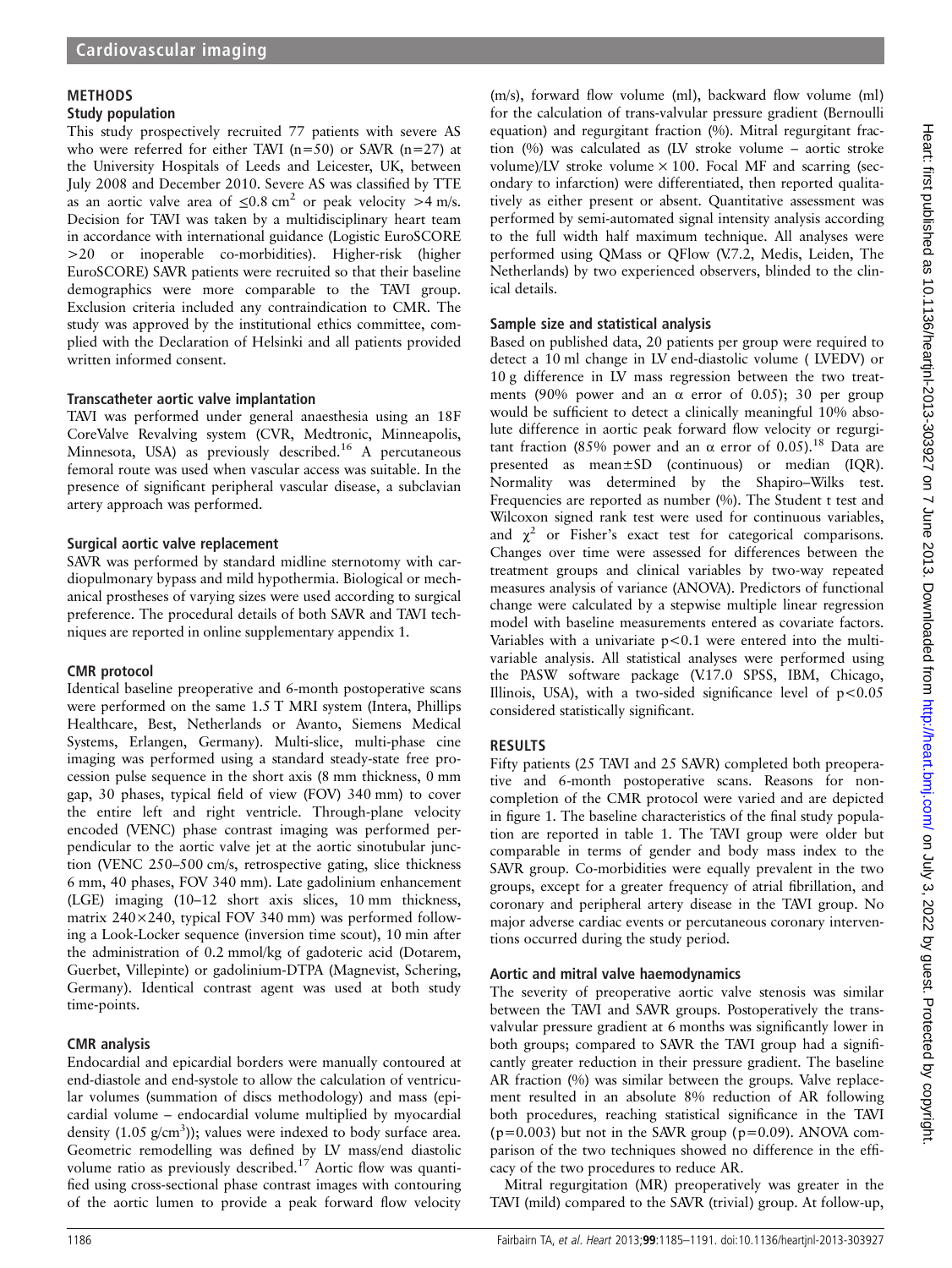

Figure 1 Patient recruitment pathway.

mitral regurgitant fraction (%) had significantly reduced post-TAVI and remained unaltered post-SAVR (table 2).

## LV reverse remodelling

Results of the baseline and follow-up CMR scans are shown in table 2. No difference existed between the groups' preoperative indexed measurements of end-diastolic volume (EDVI), endsystolic volume (ESVI), stroke volume (SVI), mass (LVMI), mass to volume ratio (LVM/LVEDV) and EF. Postoperatively, the TAVI group significantly decreased their ESVI, LVMI and LVM/ LVEDV ratio and increased their EF. EDVI had reduced and SVI increased but did not reach statistical significance. The SAVR group experienced significant reductions in EDVI, ESVI and LVMI, postoperative SVI decreased and no significant change occurred in EF or LVM/LVEDV ratio. ANOVA showed that the greater reduction in EDVI post-SAVR compared to post-TAVI was statistically significant, yet TAVI appeared superior at reversing the geometric LV remodelling.

## RV reverse remodelling

Baseline RV volumes and mass were similar between the groups (table 2). Postoperatively, TAVI resulted in a significant decrease

in RV ESVI, RV mass index (RVMI) and a trend towards an increase in RV ejection fraction (RVEF) (p=0.07). SAVR resulted in non-significant reductions in EDVI and RVMI, an increase in ESVI ( $p=0.09$ ) and an overall significant reduction in RVEF  $(p=0.04)$  at 6 months.

## MF and infarction

MF was assessed by LGE in 47 patients (three TAVI patients were not given contrast agent due to severe chronic kidney disease). Preoperative MF was detected in 25 (53%) patients: 13 (59%) TAVI and 12 (48%) SAVR ( $p=0.38$ ). Fibrosis was predominantly distributed in the basal region and the septal segments for both groups (figure 2). The MF percentage of myocardial mass was greater in the TAVI group compared to the SAVR group  $(10.9 \pm 6\% \text{ vs } 4.2 \pm 2\%, \text{ p} = 0.003)$  at baseline. The severity of AS (aortic valve area and pressure gradient) had no relationship to the amount of MF, but increased valvuloarterial impedance was associated with greater mass (g) of MF (β6.4, p=0.019). Postoperatively, MF decreased post-TAVI (10.9±6% vs  $8.5 \pm 5\%$ , p=0.03) but not post-SAVR (4.2±2% vs  $4.1 \pm 2\%$ , p=0.98) (table 2).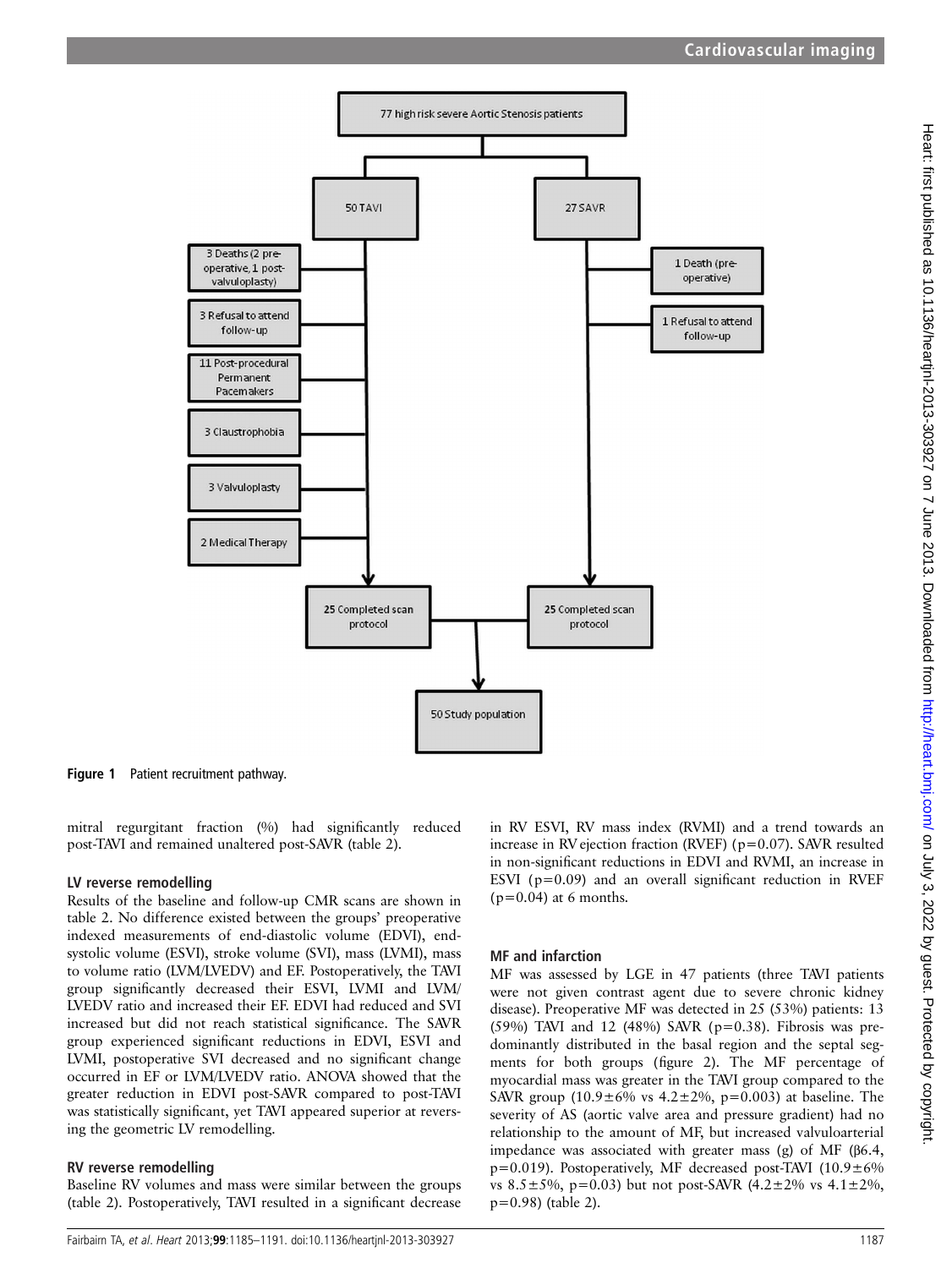| Table 1 Patient characteristics and baseline echocardiographic data |  |  |  |  |  |
|---------------------------------------------------------------------|--|--|--|--|--|
|---------------------------------------------------------------------|--|--|--|--|--|

| <b>Characteristics</b>                | Total $(n=50)$ | TAVI $(n=25)$  | <b>SAVR (n=25)</b> | p Value* |  |
|---------------------------------------|----------------|----------------|--------------------|----------|--|
| Age                                   | $77\pm8$       | $80\pm 6$      | $73\pm7$           | 0.001    |  |
| Male gender, n (%)                    | 31 (62)        | 14 (56)        | 17 (68)            | 0.56     |  |
| Body mass index ( $kg/m2$ )           | $27 + 4$       | $27 + 3$       | $27 + 5$           | 0.77     |  |
| Body surface area $(m^2)$             | $1.86 \pm 0.2$ | $1.84 \pm 0.2$ | $1.89 + 2$         | 0.33     |  |
| Systolic blood pressure (mm Hg)       | $139 \pm 24$   | $136 + 28$     | $142 + 20$         | 0.48     |  |
| Diastolic blood pressure (mm Hg)      | $73 + 11$      | $67 + 10$      | $77\pm9$           | 0.002    |  |
| Valvuloarterial impedance $(Z_{va})$  | $4.0 + 1$      | $3.98 + 1$     | $4.01 + 1$         | 0.94     |  |
| EuroSCORE (%)                         | $16 + 15$      | $22 + 14$      | 7±3                | < 0.001  |  |
| CV history                            |                |                |                    |          |  |
| NYHA class                            | $2.38 + 0.7$   | $2.48 \pm 0.7$ | $2.28 + 7$         | 0.30     |  |
| Coronary artery disease (%DS)         |                |                |                    |          |  |
| < 50%                                 | 29 (58)        | 9(36)          | 20(80)             | 0.004    |  |
| 50-70%                                | 8(16)          | 5(20)          | 3(12)              |          |  |
| >70%                                  | 13(26)         | 11(44)         | 2(8)               |          |  |
| Prior PCI, n (%)                      | 5(10)          | 4(16)          | 1(4)               | 0.17     |  |
| Prior CABG, n (%)                     | 9(18)          | 8(32)          | 1(4)               | 0.01     |  |
| Prior MI, n (%)                       | 8(16)          | 5(20)          | 3(12)              | 0.70     |  |
| Co-morbidities                        |                |                |                    |          |  |
| Hypertension, n (%)                   | 35 (70)        | 15(60)         | 20(80)             | 0.22     |  |
| Hypercholesterolemia, n (%)           | 26(52)         | 16 (64)        | 10(40)             | 0.16     |  |
| Diabetes, n (%)                       | 13(26)         | 7(28)          | 6(24)              | 0.75     |  |
| CKD, n (%)                            | 2(4)           | 2(8)           | 0(0)               | 0.49     |  |
| Atrial fibrillation, n (%)            | 7(14)          | 6(24)          | 1(4)               | 0.04     |  |
| Previous stroke, n (%)                | 6(12)          | 4(16)          | 2(8)               | 0.39     |  |
| Peripheral vascular disease, n (%)    | 7(14)          | 6(24)          | 1(4)               | 0.04     |  |
| COPD, n (%)                           | 7(14)          | 5(20)          | 2(8)               | 0.23     |  |
| Echocardiographic data                |                |                |                    |          |  |
| AVA $(cm2)$                           | $0.62 \pm 0.3$ | $0.58 + 0.2$   | $0.68 + 0.4$       | 0.24     |  |
| MPG (mm Hq)                           | $51(41-61)$    | $57 + 22$      | $47 + 13$          | 0.05     |  |
| LV function, ejection fraction, n (%) |                |                |                    |          |  |
| Good (>50%)                           | 34 (68)        | 15 (60)        | 19 (76)            | 0.48     |  |
| Fair (30-50%)                         | 11(22)         | 7(28)          | 4(16)              |          |  |
| Poor $(<30\%)$                        | 5(10)          | 3(12)          | 2(8)               |          |  |

Values are mean±SD or n (%)

\*p Value for comparison between procedure types.

AVA, aortic valve area; CABG, coronary artery bypass graft; CKD, chronic kidney disease (eGFR<30); COPD, chronic obstructive pulmonary disease; MI, myocardial infarction; MPG, mean pressure gradient; NYHA, New York Health Association; PCI, percutaneous intervention; SAVR, surgical aortic valve replacement; TAVI, transcatheter aortic valve implantation; Zva, valvuloarterial impedance (systolic arterial pressure+mean transvalvular gradient/stroke volume index).

Sub-endocardial LGE consistent with previous MI (scar) was observed in five TAVI patients compared to one SAVR patient at baseline ( $p < 0.001$ ). Myocardial scar (g) appeared to reduce following TAVI, but the actual scar percentage did not decrease. Post-SAVR, scar mass (g) and percentage showed no difference from baseline (table 2). New postoperative sub-endocardial infarction was evident in six individuals (one TAVI and five SAVR,  $p=0.11$ ). No variable (including procedure type,  $p=0.09$ ) increased the risk of new postoperative myocardial infarction.

## Predictors of LV reverse remodelling

Clinical variables including patient demographics, co-morbidities and preoperative cardiac measurements were analysed to determine predictors of reverse remodelling (table 3). Worse individual baseline LV parameters (EDVI, ESVI, EF and LVMI) were independent predictors of reduced reverse remodelling following valve replacement. MF (mass and %) at baseline had no association to the degree of subsequent reverse remodelling, but increased myocardial scar (%) did, resulting in higher EDVI, ESVI and reduced EF postoperatively. The TAVI procedure, AR, mean pressure gradient and peripheral vascular disease were also predictors of adverse reverse remodelling (table 3).

## **DISCUSSION**

This study is the first using the reference standard of CMR to show that in an older, higher risk AS population, TAVI when compared to SAVR resulted in similar levels of overall LV reverse remodelling by 6 months post-procedure. This was associated with a greater postoperative reduction in trans-aortic pressure gradient and MF in the TAVI group and an equivalent reduction in AR compared to SAVR.

Our study population demonstrated baseline concentric and eccentric structural LV remodelling processes consistent with severe AS.<sup>17</sup> No significant difference existed between the two treatment groups' baseline LV parameters, aortic valve haemodynamics or the majority of co-morbidities. An 'afterload mismatch' process is known to alter ventricular geometry, raise LVM and progress to diastolic and systolic dysfunction. These factors are recognised adverse prognostic markers pre- and post-SAVR.5 6 19 Removing the valvular impedance allows the ventricle to 'reverse remodel' and thus improve patient symptoms and prognosis.<sup>20</sup> This study used CMR with its greater accuracy and reproducibility to assess these factors in a TAVI population. While comparisons of reverse remodelling between TAVI and SAVR have been previously conducted using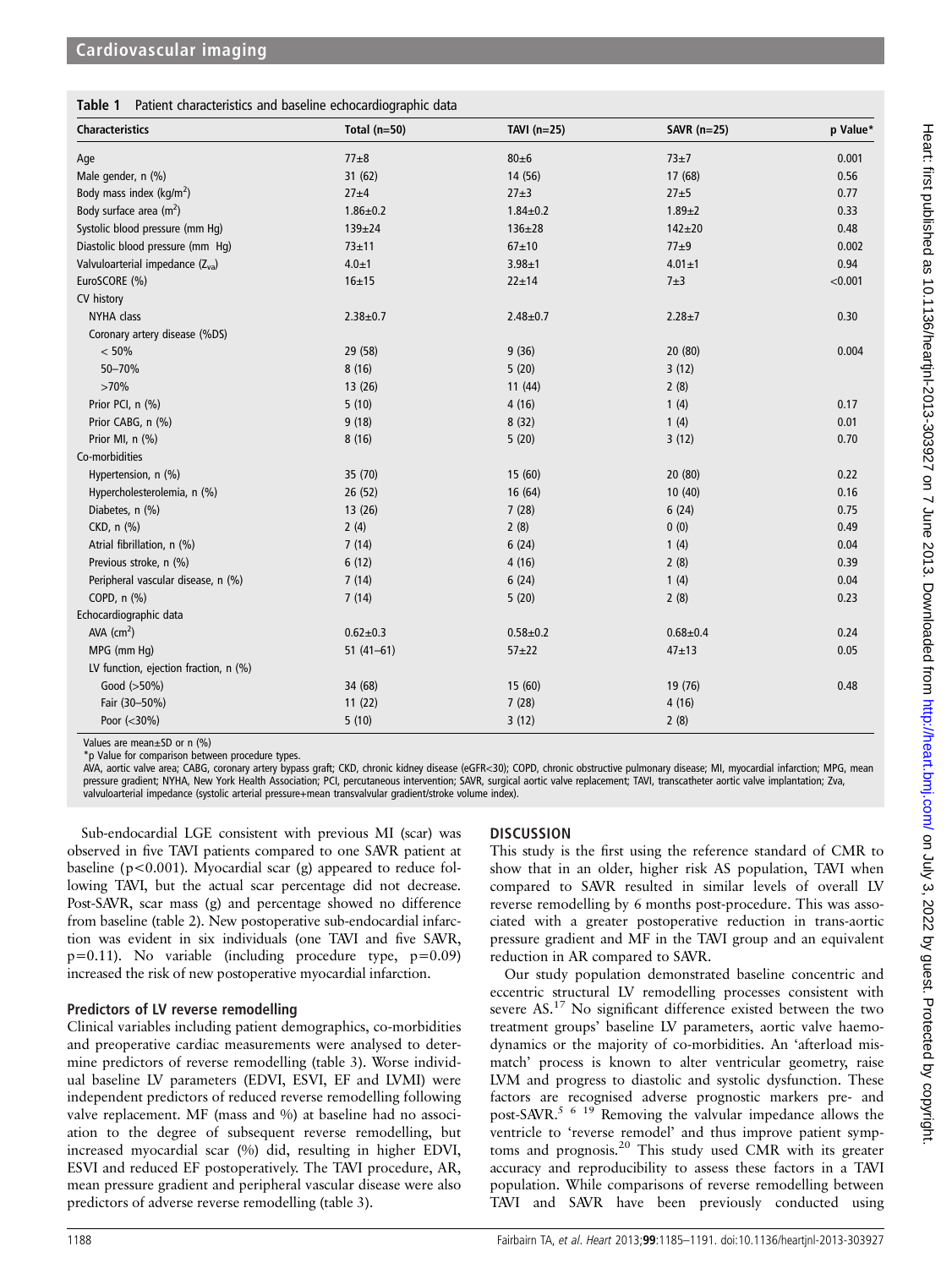|  | Table 2 Preoperative baseline measurements and postoperative changes in the separate procedural groups |  |  |  |  |  |  |  |
|--|--------------------------------------------------------------------------------------------------------|--|--|--|--|--|--|--|
|--|--------------------------------------------------------------------------------------------------------|--|--|--|--|--|--|--|

|                              | <b>TAVI</b>     |                    | <b>SAVR</b>     |                  | <b>ANOVA</b> |
|------------------------------|-----------------|--------------------|-----------------|------------------|--------------|
|                              | <b>Baseline</b> | 6 months           | <b>Baseline</b> | 6 months         | p Value      |
| Left ventricle               |                 |                    |                 |                  |              |
| LVEDVI $(mI/m2)$             | $94 + 18$       | $90+20$            | $92 + 19$       | $74\pm12**$      | 0.04         |
| LVESVI $(mI/m2)$             | $46 + 18$       | $41 \pm 17$ *      | $44 + 22$       | $32 \pm 6*$      | 0.19         |
| LVSVI $(mI/m2)$              | $48 + 10$       | $50 + 10$          | $49\pm8$        | $42 \pm 7*$      | 0.14         |
| LVEF $(% )$                  | $52 + 12$       | $56 \pm 10^{*}$    | $55 + 11$       | $57 + 8$         | 0.57         |
| LVM(q)                       | $153 + 48$      | 120±38***          | $143 + 57$      | $114 \pm 42$ *** | 0.53         |
| LVMI $(g/m^2)$               | $83 + 20$       | $65 \pm 17**$      | $74 + 11$       | $59 \pm 8**$     | 0.35         |
| LVM/LVEDV (g/ml)             | $0.88 + 0.2$    | $0.73 \pm 0.2$ *** | $0.80 + 0.1$    | $0.81 + 0.2$     | 0.001        |
| Right ventricle              |                 |                    |                 |                  |              |
| RVEDVI $(mI/m2)$             | $77 + 19$       | $74 + 13$          | $78 + 14$       | $76 + 17$        | 0.60         |
| RVESVI $(mI/m2)$             | $38 + 13$       | $35 \pm 10^{*}$    | 31±7            | $34 + 10$        | 0.80         |
| RVSVI $(mI/m2)$              | $39+9$          | $39+9$             | $47 + 11$       | $41 \pm 14$      | 0.37         |
| <b>RVEF (%)</b>              | $51\pm9$        | $53 + 10$          | $60\pm8$        | $54 \pm 11*$     | 0.63         |
| RVMI $(q/m2)$                | 19±4            | $16 \pm 3**$       | $18\pm4$        | $17\pm4$         | 0.17         |
| Aortic valve                 |                 |                    |                 |                  |              |
| Mean PG (mm Hg)              | $58(43 - 73)$   | $21\pm8***$        | $51(37-66)$     | 35±13**          | 0.017        |
| AR fraction (%)              | $16 + 11$       | $8\pm6*$           | $18\pm7$        | $10 + 11$        | 0.46         |
| Mitral valve                 |                 |                    |                 |                  |              |
| MR fraction (%)              | 20±16           | $14 + 23$          | $2\pm8$         | $2\pm 6$         | 0.007        |
| Late gadolinium enhancement  |                 |                    |                 |                  |              |
| Focal myocardial fibrosis    |                 |                    |                 |                  |              |
| Mass $(q)$                   | $14.1 \pm 8$    | $8.6 \pm 5***$     | $5.9 + 3$       | $5.1 + 3$        | 0.005        |
| Percentage myocardium (%)    | $10.9 + 6$      | $8.5 \pm 5*$       | $4.2 + 2$       | $4.1 \pm 2$      | 0.02         |
| Myocardial scar (infarction) |                 |                    |                 |                  |              |
| Mass $(q)$                   | $20.6 \pm 12$   | $13.8 \pm 11^*$    | 22.7            | 18.0             | 0.80         |
| Percentage myocardium (%)    | $15.6 \pm 10$   | $11.2 + 9$         | 10.0            | 10.0             | 0.12         |

Values are mean±SD or median (interquartile range).

ANOVA repeated measure overtime with procedure as covariate. Paired t test vs baseline: \*p<0.05, \*\*p<0.01, \*\*\*p<0.001.

AR, aortic regurgitation; EDVI, end diastolic volume indexed to body surface area; EF, ejection fraction; ESVI, end systolic volume indexed; LV, left ventricle; LVM, left ventricular mass; mean PG, peak pressure gradient; MR, mitral regurgitation; RV, right ventricle; SVI, stroke volume indexed; TAVI, transcatheter aortic valve implantation.

echocardiography,  $2^{21}$   $22$  the limitations of this technique in remodelled ventricles restricts their conclusions.

Improved valvular haemodynamics are markers of procedural success and influence ventricular remodelling. The superior reduction of trans-valvular pressure gradient post-TAVI has been previously noted at 6 months using echocardiography. This can be partially explained by a lower incidence of patient prosthesis mismatch compared to SAVR and may reflect smaller valve sizes inserted at surgery compared to those implanted during TAVI. $^{11}$ 

AR is an important complication following TAVI and has been identified as an independent predictor of mortality.<sup>23</sup> Quantifying valvular and paravalvular regurgitation is however difficult using echocardiography. CMR assesses total ( paravalvular and valvular) regurgitation with high levels of accuracy. In this study TAVI actually improved 'total' AR from baseline and was comparable to SAVR at 6 months. As may be expected in a pressure overloaded ventricle, MR decreased post-TAVI, although any comparison to SAVR



Figure 2 The distribution and frequency (%) of focal myocardial fibrosis (MF) for transcatheter aortic valve implantation (TAVI) and surgical aortic valve replacement (SAVR) groups as represented on a 16 segment AHA model. MF was greatest in the basal and septal regions and was significantly higher in the TAVI group. A typical example of MF (as highlighted by the white arrows) is shown on a single mid-ventricular late gadolinium enhancement image.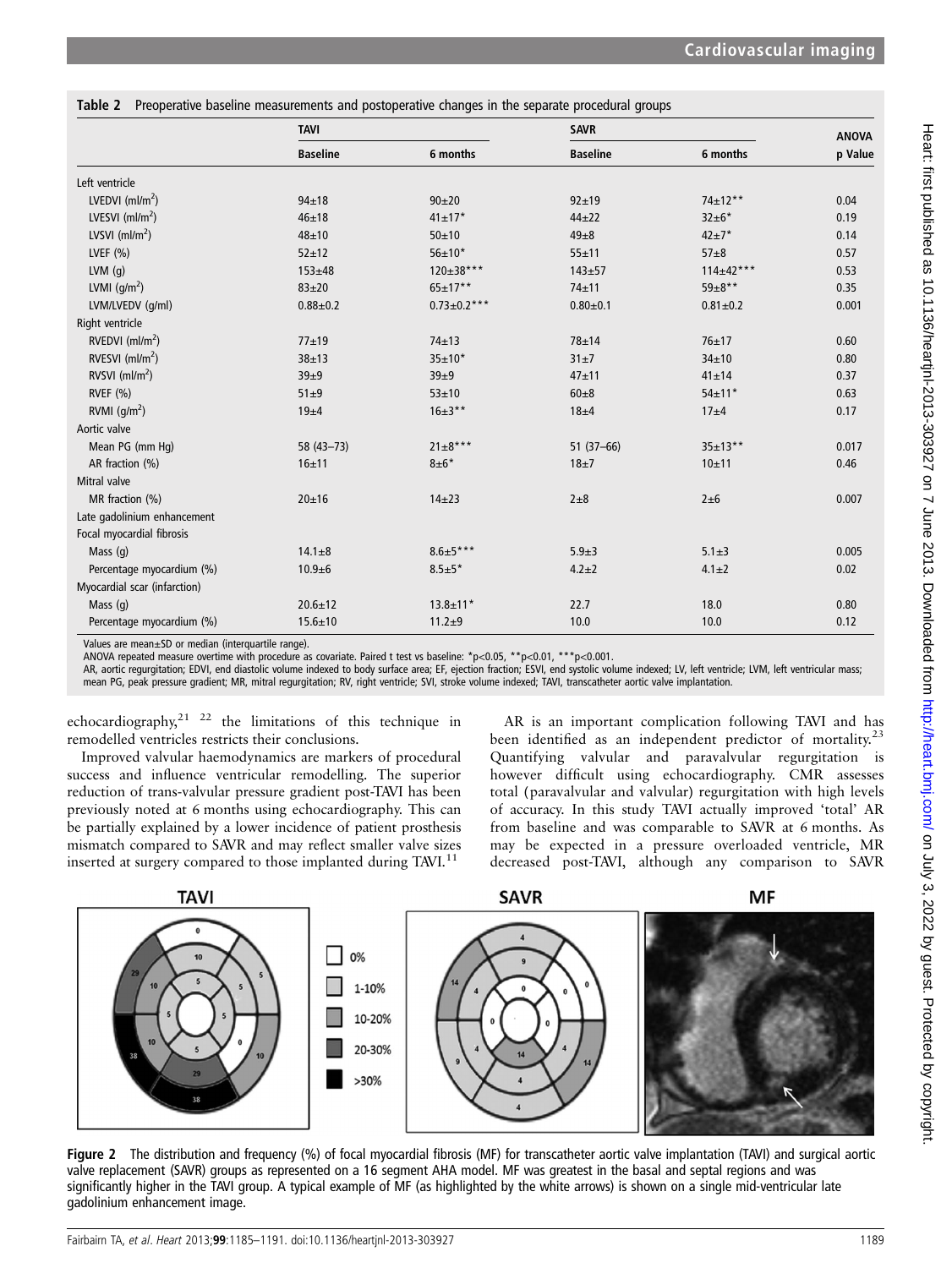|                       | Univariate analysis     |       |                 |         | Multivariable analysis   |      |                 |         |
|-----------------------|-------------------------|-------|-----------------|---------|--------------------------|------|-----------------|---------|
| <b>Variables</b>      | <b>B Coefficient±SD</b> | $R^2$ | 95% CI          | p Value | <b>B Coefficient</b> ±SD | t    | 95% CI          | p Value |
| EDVI $(mI/m2)$        |                         |       |                 |         |                          |      |                 |         |
| <b>EDVI</b>           | $0.57 + 0.12$           | 0.32  | 0.33 to 0.81    | < 0.001 | $0.53 + 0.1$             | 4.56 | 0.29 to 0.76    | < 0.001 |
| TAVI procedure        | $15.5 \pm 3.8$          | 0.50  | 7.9 to 23.1     | < 0.001 | $10.43 \pm 3.7$          | 2.78 | 2.8 to 18       | 0.008   |
| CAD                   | $11.5 \pm 4.3$          | 0.42  | 3.0 to 20.1     | 0.009   | $1.87 + 4.1$             | 0.45 | $-6.5$ to 10.2  | 0.65    |
| Hypercholesterolaemia | $11.9 + 4.1$            | 0.43  | 3.7 to 20.2     | 0.005   | $6.41 \pm 3.7$           | 1.73 | $-1.1$ to 13.9  | 0.09    |
| <b>PVD</b>            | $14.4 \pm 6.2$          | 0.39  | 1.8 to 26.9     | 0.03    | $6.31 \pm 4.9$           | 1.28 | $-3.6$ to 16.3  | 0.20    |
| AR (%)                | $0.34 \pm 0.19$         | 0.38  | 0.39 to 0.71    | 0.08    | $0.3 + 0.1$              | 2.18 | 0.02 to 0.57    | 0.04    |
| Scar $(\%)$           | $2.01 \pm 0.34$         | 0.68  | 1.31 to 2.70    | < 0.001 | $1.25 \pm 0.3$           | 3.79 | 0.58 to 1.91    | 0.001   |
| ESVI $(mI/m2)$        |                         |       |                 |         |                          |      |                 |         |
| <b>ESVI</b>           | $0.44 \pm 0.08$         | 0.63  | 0.28 to 0.59    | < 0.001 | $0.21 \pm 0.06$          | 3.20 | 0.07 to 0.34    | 0.003   |
| TAVI procedure        | $8.12 \pm 2.8$          | 0.49  | 2.4 to 13.8     | 0.006   | $3.50 \pm 2.5$           | 1.37 | $-1.6$ to 8.6   | 0.17    |
| CAD                   | $5.23 \pm 3.1$          | 0.44  | $-0.97$ to 11.4 | 0.09    | $1.66 \pm 2.6$           | 0.65 | $-3.5$ to 6.8   | 0.52    |
| AF                    | $8.97 + 4.3$            | 0.45  | 0.25 to 17.7    | 0.04    | $5.29 \pm 3.3$           | 1.59 | $-1.4$ to 11.9  | 0.12    |
| <b>PVD</b>            | $10.6 + 4.2$            | 0.47  | 2.1 to 19.2     | 0.02    | $7.05 \pm 3.3$           | 2.12 | 0.35 to 13.7    | 0.04    |
| Scar $(%)$            | $1.61 \pm 0.3$          | 0.71  | 1.0 to 2.20     | < 0.001 | $1.30 + 0.2$             | 5.43 | 0.81 to 1.78    | < 0.001 |
| EF $(% )$             |                         |       |                 |         |                          |      |                 |         |
| EF                    | $0.49 + 0.8$            | 0.66  | 0.33 to 0.65    | < 0.001 | $0.51 \pm 0.08$          | 6.78 | 0.36 to 0.66    | < 0.001 |
| <b>MPG</b>            | $0.14 \pm 0.05$         | 0.53  | 0.05 to 0.23    | 0.005   | $0.14 \pm 0.05$          | 2.98 | 0.05 to 0.23    | 0.005   |
| LVMI $(g/m^2)$        |                         |       |                 |         |                          |      |                 |         |
| <b>LVMI</b>           | $0.64 \pm 0.07$         | 0.67  | 0.51 to 0.77    | < 0.001 | $0.69 + 0.07$            | 9.88 | 0.55 to 0.83    | < 0.001 |
| <b>NYHA</b>           | $4.66 \pm 2.5$          | 0.74  | 0.48 to 9.81    | 0.07    | $4.3 \pm 2.5$            | 1.74 | $-0.73$ to 9.34 | 0.09    |
| <b>CVA</b>            | $3.77 \pm 2.2$          | 0.69  | $-0.71$ to 8.24 | 0.09    | $3.66 \pm 2.2$           | 1.69 | $-0.72$ to 8.05 | 0.1     |

Table 3 Individual and multivariable regression analysis of clinical and CMR variables for the prediction of left ventricular reverse remodelling

Individual variables with a significance level of p<0.1 were entered in to the multivariable model. Each parameter of change had a separate multiple regression analysis performed. AR, aortic regurgitation; CAD, coronary artery disease; CMR, cardiovascular magnetic resonance; CVA, cerebrovascular accident; EDVI, end diastolic volume indexed to body surface area; EF, ejection fraction; ESVI, end systolic volume indexed; LVEF, left ventricular ejection fraction; LVM, left ventricular mass; MF, myocardial fibrosis; MPG, mean pressure gradient; NYHA, New York Health Association; PVD, peripheral vascular disease; SAVR, surgical aortic valve replacement; SVI, stroke volume indexed; TAVI, transcatheter aortic valve implantation.

remains difficult due to differences in the severity of baseline regurgitation.

The reverse remodelling changes observed following TAVI are consistent with the current SAVR literature<sup>4 24</sup> and include new important observations. Similar levels of LV reverse remodelling occurred between transcatheter and surgical procedures except for small differences in end-diastolic volume (EDV) and EF. The smaller reduction in EDV post-TAVI could be secondary to the greater burden of coronary artery disease and myocardial infarction in this sub-group, as both were predictors of reduced EDV reverse remodelling. The significant increase in EF following TAVI but not SAVR may be attributed to the greater reduction in aortic valvular impedance and wall stress post-TAVI.<sup>11</sup> This greater reduction in ventricular workload could also explain the differing geometric pattern of reverse remodelling (mass/ volume) which only reduced post-TAVI. However, the smaller EDVI reduction in the TAVI group (secondary to greater myocardial infarction and coronary disease) is a more probable explanation for this observation. Therefore geometric remodelling, which is an important predictor of stroke, myocardial infarction, heart failure and all cause mortality, $17$  is unlikely to differ between the procedures. Global ventricular work is dependent not just on valvular but also on vascular load. Valvuloarterial impedance  $(Z_{va})$  has been shown to adversely effect outcomes in AS patients. Our groups had similar levels of baseline  $Z_{va}$ , indicating that this was not a confounding factor in influencing reverse remodelling between the groups.

RV reverse remodelling appeared more favourable post-TAVI, as volumes and mass reduced and function improved compared to an actual decline in RV function following SAVR. This may reflect a

post-bypass phenomenon but does require further research to establish if there is a specific role for TAVI in individuals with significant right heart disease. The high pacemaker implantation rate post-TAVI meant some of our TAVI cohort could not undergo follow-up scans. As a consequence the impact of pacing on left and RV reverse remodelling could not be established.

Focal MF secondary to AS has been reported in a similar frequency and distribution to the MF in our study.<sup>25-27</sup> MF is an adverse prognostic indicator and is associated with reduced reverse remodelling post-SAVR.12 28 In this study it was the quantity of baseline scar (infarction), not focal MF that was associated with worse postoperative ventricular volumes and function. Following multivariate analysis the baseline LV parameters also remained significant predictors of reverse remodelling. This observation supports the theory that MF does not predict reduced reverse remodelling,<sup>29</sup> but is associated with poor baseline volumes and function, which are the true independent predictors of adverse reverse remodelling. Fibrosis has been found not to regress substantially post-AVR using histological<sup>29</sup> and diffuse equilibrium measurements.<sup>30</sup> Our study, using a less specific but well validated technique of LGE, found similar results post-SAVR but evidence of regression post-TAVI. This finding needs to be validated using a more sensitive technique such as T1 mapping, as it may reflect greater reverse remodelling post-TAVI at the cellular level rather than a true reduction in fibrosis.

Post-procedural subendocardial myocardial infarction occurred more frequently in the SAVR group compared to the TAVI group. This has not been previously described and its clinical significance is limited by the small patient numbers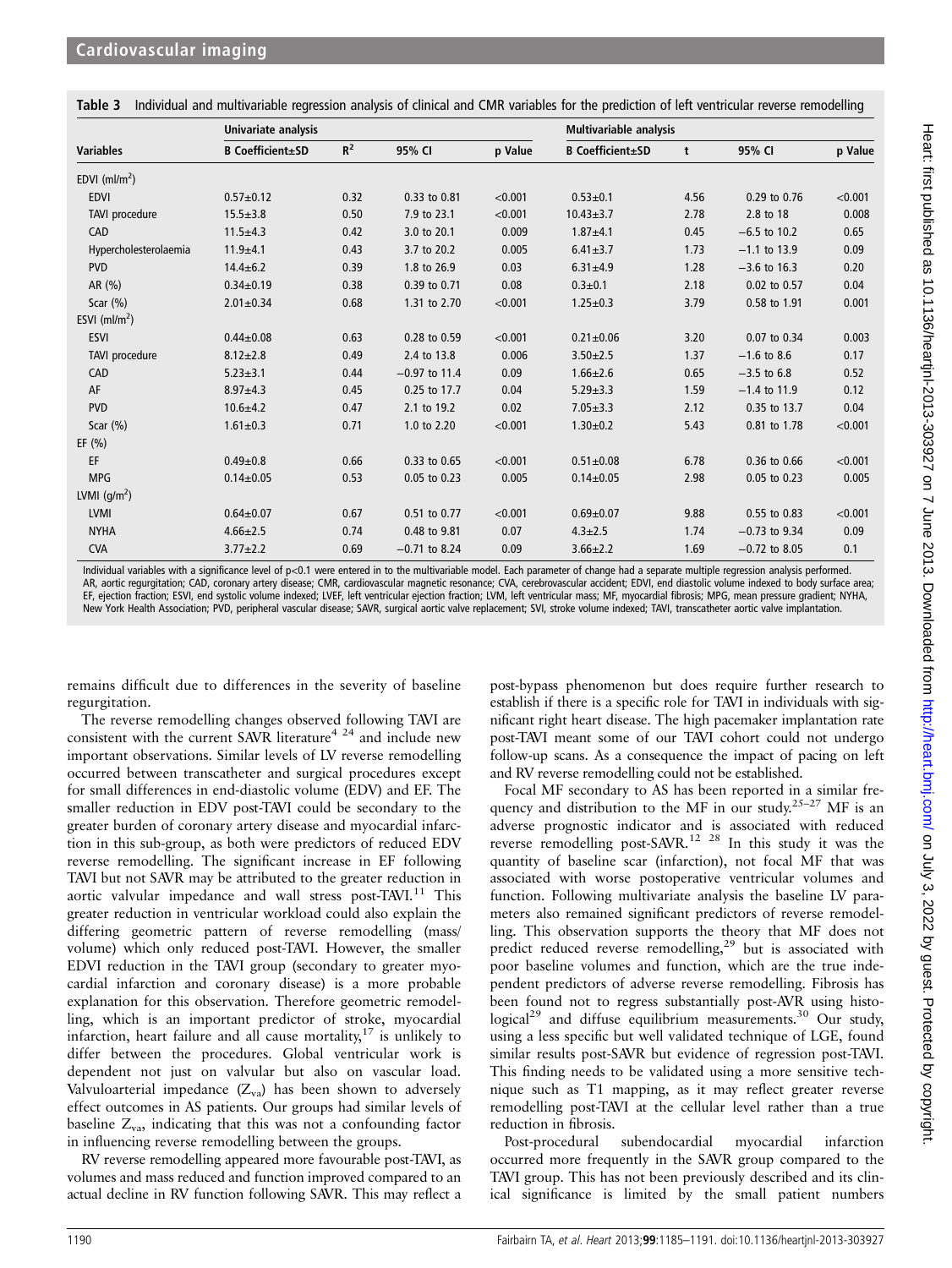involved. However, concerns related to covering the coronary ostia with the CoreValve device and crushing the calcified native aortic valve leaflets do not seem to result in myocardial infarction as detectable on CMR. Equally it may suggest that perioperative myocardial protection in severely hypertrophied ventricles is suboptimal in surgically treated patients.

#### Limitations

Although this was a small study population, comparisons between the two groups using the highly reproducible technique of CMR meant it was appropriately powered. Patients in the two treatment groups had similar risk factor profiles, but due to the nature of current guidelines for TAVI patient selection, they could not be matched for age or EuroSCORE. Despite the positive selection of higher risk SAVR candidates, this hampers our direct comparison of SAVR versus TAVI. Finally, quantification of fibrosis on LGE images was analysed using a semi-automatic, signal intensity threshold method rather than the newer T1 mapping techniques, as the latter were not widely employed at the time of patient recruitment. However, as of yet there is no consensus as to which of the multitude of T1 mapping techniques should be employed in myocardial interstitial disease.

#### **CONCLUSIONS**

This study provides evidence of significant reverse remodelling post-TAVI in a high-risk AS population with multiple adverse prognostic factors such as old age, high LVM, reduced LV systolic function and substantial MF. TAVI was comparable to SAVR in terms of global LV reverse remodelling. Baseline LV measurements and myocardial scar (infarction) were the dominant factors predicting change in reverse remodelling for both TAVI and SAVR. TAVI significantly reduced the trans-aortic pressure gradient and AR at 6 months, and when compared to SAVR produced a greater reduction in focal MF.

#### Acknowledgements The authors acknowledge Petra Bijsterveld and Fiona Richards for patient recruitment.

Contributors TAF: design, collection, analysis and interpretation of data, drafting and revision of manuscript. CDS: collection, analysis and interpretation of data and revision of manuscript. ANM, MM, DJB, SP: analysis and interpretation of data and revision of manuscript. DJB: conception, design, collection and interpretation of data; revision of manuscript. GPM: design, collection, analysis and interpretation of data and revision of manuscript. JPG: conception, design, collection, interpretation and analysis of data; drafting and revision of manuscript.

Funding This study was part-funded by the British Heart Foundation (BHF) (PG/11/ 126/29321). GPM and CDS have received support from the NIHR Leicester Cardiovascular BRU.

Competing interests DB is a proctor for Medtronic CoreValve.

Ethics approval Leeds West Ethics Committee.

Provenance and peer review Not commissioned; externally peer reviewed.

Open Access This is an Open Access article distributed in accordance with the Creative Commons Attribution Non Commercial (CC BY-NC 3.0) license, which permits others to distribute, remix, adapt, build upon this work non-commercially, and license their derivative works on different terms, provided the original work is properly cited and the use is non-commercial. See: http://creativecommons.org/ licenses/by-nc/3.0/

## **REFERENCES**

- Nkomo VT, Gardin JM, Skelton TN, et al. Burden of valvular heart diseases: a population-based study. Lancet 2006;368:1005–11.
- 2 Otto CM. Valvular aortic stenosis: disease severity and timing of intervention. J Am Coll Cardiol 2006;47:2141–51.
- 3 Sandstede JJ, Beer M, Hofmann S, et al. Changes in left and right ventricular cardiac function after valve replacement for aortic stenosis determined by cine MR imaging. J Magn Reson Imaging 2000;12:240–6.
- 4 Sandstede JJ, Johnson T, Harre K, et al. Cardiac systolic rotation and contraction before and after valve replacement for aortic stenosis: a myocardial tagging study using MR imaging. AJR Am J Roentgenol 2002;178:953–8.
- 5 Gaudino M. Survival after aortic valve replacement for aortic stenosis: does left ventricular mass regression have a clinical correlate? Eur Heart J 2004;26:51-7.
- 6 Lund O, Flo C, Jensen FT, et al. Left ventricular systolic and diastolic function in aortic stenosis. Prognostic value after valve replacement and underlying mechanisms. Fur Heart J 1997:18:1977-87.
- 7 Makkar RR, Fontana GP, Jilaihawi H, et al. Transcatheter aortic-valve replacement for inoperable severe aortic stenosis. N Engl J Med 2012;366(18):1696–704.
- 8 Smith CR, Leon MB, Mack MJ, et al. Transcatheter versus surgical aortic-valve replacement in high-risk patients. N Engl J Med 2011;364:2187–98.
- 9 Leon MB, Smith CR, Mack M, et al. Transcatheter aortic-valve implantation for aortic stenosis in patients who cannot undergo surgery. N Engl J Med 2010;363:1597–607.
- 10 Kodali SK, Williams MR, Smith CR, et al. Two-year outcomes after transcatheter or surgical aortic-valve replacement. N Engl J Med 2012;366(18):1686-95.
- 11 Clavel M-A, Webb JG, Pibarot P, et al. Comparison of the hemodynamic performance of percutaneous and surgical bioprostheses for the treatment of severe aortic stenosis. J Am Coll Cardiol 2009;53:1883–91.
- 12 Azevedo CF, Nigri M, Higuchi ML, et al. Prognostic significance of myocardial fibrosis quantification by histopathology and magnetic resonance imaging in patients with severe aortic valve disease. J Am Coll Cardiol 2010;56:278–87.
- 13 Caruthers SD, Lin SJ, Brown P, et al. Practical value of cardiac magnetic resonance imaging for clinical quantification of aortic valve stenosis: comparison with echocardiography. Circulation 2003;108:2236–43.
- 14 Cawley PJ, Hamilton-Craig C, Owens DS, et al. Prospective comparison of valve regurgitation quantitation by cardiac magnetic resonance imaging and transthoracic echocardiography. Circ Cardiovasc Imaging 2013;6:48–57.
- 15 Kwong RY, Farzaneh-Far A. Measuring myocardial scar by CMR. JACC Cardiovasc Imaging 2011;4:157–60.
- 16 Fairbairn TA, Mather AN, Bijsterveld P, et al. Diffusion-weighted MRI determined cerebral embolic infarction following transcatheter aortic valve implantation: assessment of predictive risk factors and the relationship to subsequent health status. Heart 2012;98:18–23.
- 17 Gaasch WH, Zile MR. Left ventricular structural remodeling in health and disease: with special emphasis on volume, mass, and geometry. J Am Coll Cardiol 2011;58:1733–40.
- 18 Bellenger NG, Davies LC, Francis JM, et al. Reduction in sample size for studies of remodeling in heart failure by the use of cardiovascular magnetic resonance. J Cardiovasc Magn Reson 2000;2:271–8.
- Lund O. Regression of left ventricular hypertrophy during 10 years after valve replacement for aortic stenosis is related to the preoperative risk profile. Eur Heart J 2003;24:1437–46.
- 20 Biederman RW, Doyle M, Yamrozik J, et al. Physiologic compensation is supranormal in compensated aortic stenosis: does it return to normal after aortic valve replacement or is it blunted by coexistent coronary artery disease? An intramyocardial magnetic resonance imaging study. Circulation 2005;112(9 Suppl):I429–36.
- 21 Clavel MA, Webb JG, Rodes-Cabau J, et al. Comparison between transcatheter and surgical prosthetic valve implantation in patients with severe aortic stenosis and reduced left ventricular ejection fraction. Circulation 2010;122:1928–36.
- 22 Forsberg LM, Tamas E, Vanky F, et al. Left and right ventricular function in aortic stenosis patients 8 weeks post-transcatheter aortic valve implantation or surgical aortic valve replacement. Eur J Echocardiogr 2011;12:603-11.
- 23 Tamburino C, Capodanno D, Ramondo A, et al. Incidence and predictors of early and late mortality after transcatheter aortic valve implantation in 663 patients with severe aortic stenosis. Circulation 2011;123:299–308.
- 24 Biederman RWW, Magovern JA, Grant SB, et al. LV reverse remodeling imparted by aortic valve replacement for severe aortic stenosis; is it durable? A cardiovascular MRI study sponsored by the American Heart Association. J Cardiothoracic Surg 2011;6:53.
- 25 Rudolph A, Abdel-Aty H, Bohl S, et al. Noninvasive detection of fibrosis applying contrast-enhanced cardiac magnetic resonance in different forms of left ventricular hypertrophy relation to remodeling. J Am Coll Cardiol 2009;53:284–91.
- 26 Weidemann F, Herrmann S, Stork S, et al. Impact of myocardial fibrosis in patients with symptomatic severe aortic stenosis. Circulation 2009;120:577–84.
- 27 Nigri M, Azevedo CF, Rochitte CE, et al. Contrast-enhanced magnetic resonance imaging identifies focal regions of intramyocardial fibrosis in patients with severe aortic valve disease: correlation with quantitative histopathology. Am Heart J 2009;157:361–8.
- 28 Dweck MR, Joshi S, Murigu T, et al. Midwall fibrosis is an independent predictor of mortality in patients with aortic stenosis. J Am Coll Cardiol 2011;58:1271-9.
- 29 Krayenbuehl HP, Hess OM, Monrad ES, et al. Left ventricular myocardial structure in aortic valve disease before, intermediate, and late after aortic valve replacement. Circulation 1989;79:744–55.
- 30 Flett AS, Sado DM, Quarta G, et al. Diffuse myocardial fibrosis in severe aortic stenosis: an equilibrium contrast cardiovascular magnetic resonance study. Eur Heart J Cardiovasc Imaging 2012;13(10):819–26.